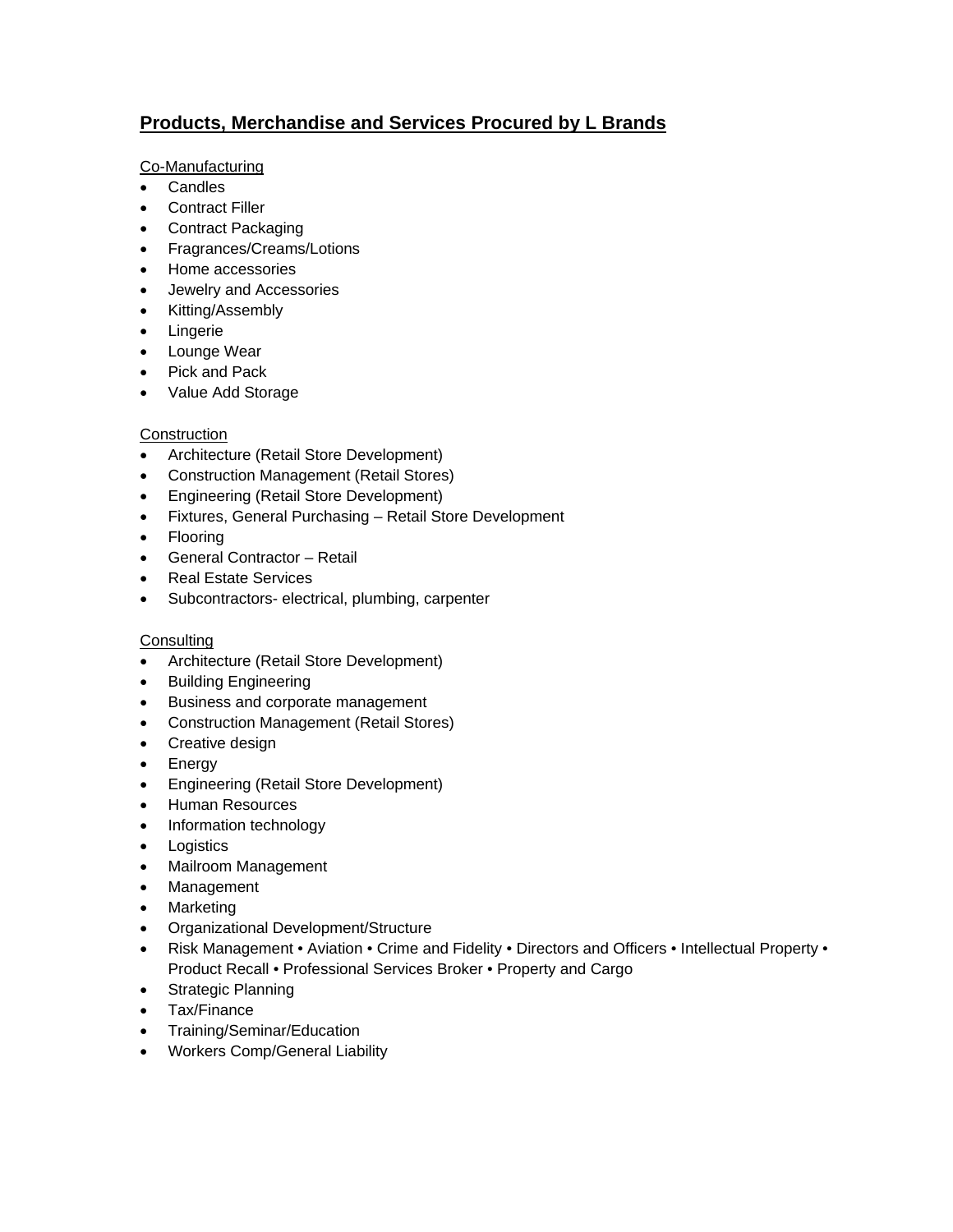# **Energy**

- **•** Consulting
- **Electricity**
- Gas
- Monitoring Systems

# Facilities/ MRO

- Asphalt/Concrete
- Conveyors
- Electrical Products
- Elevators/ Escalator
- **•** Equipment Rental
- Floor Care
- General Maintenance
- Grounds keeping
- Housekeeping/Janitorial Services
- HVAC
- Material Handling Equipment
- MHE Maintenance
- Paint
- Plumbing
- Roofing
- Uniforms
- Safety and Security
	- o Alarms and Alarm Systems
		- Armored Car Services
		- Emergency Medical Services
	- o Electronic Article Surveillance Equipment
		- Fire Protection
		- Life Safety Products
		- Lock Parts Stores
	- o Life Safety Services
		- Lock Services Stores
		- Locksmith
		- Loss Prevention
	- o Security Guards
	- o Special Services
	- o Staff Safety
- Snow Removal
- Waste Management Hazardous Materials Recycling Trash Hauling Water and Sewer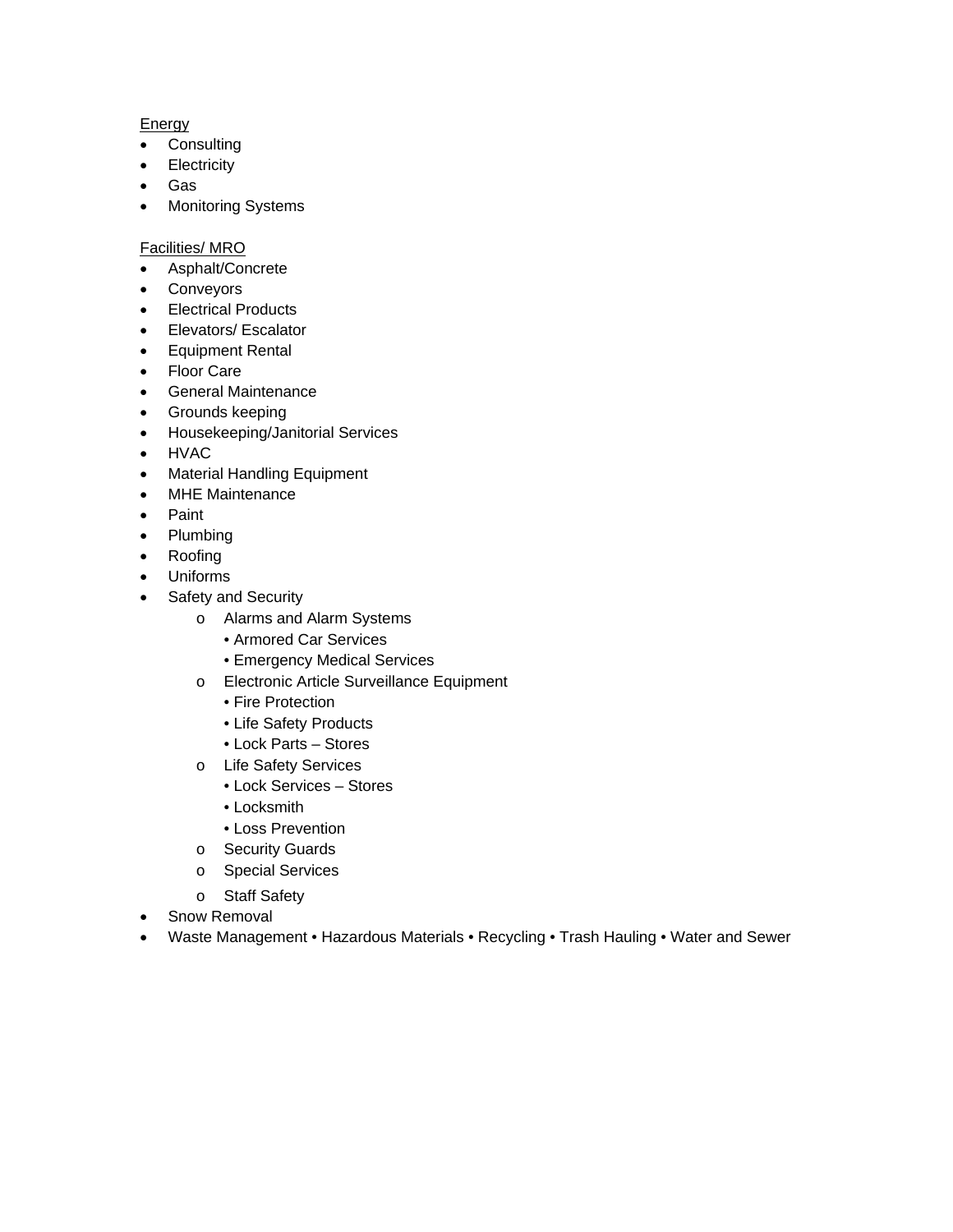#### Home Office Supplies

- Bottled Water
- Bread and Baking
- Chemicals/Cleaners
- Coffee and Beverages
- Food
- Fountain Beverages
- Juice/Juices
- Produce
- Linens
- Vending

# Human Resources

- Associate Insurance
- Benefits/Insurance/Payroll
- Outplacement
- Payroll Services
- Relocation
- Recruiting Services
- **•** Subscriptions
- Temporary Housing
- Translation Services
- Travel software and services

# IT/Telecommunications

- Conferencing
- **•** Email services
- Hardware
- Hardware Maintenance
- Store peripherals
- PC Peripherals
	- o Personal Computers
	- o Printers
- Internet
- ISDN
- Security
- Software Licenses
- Telecom equipment
- Telephone Long Distance telephone Paging Services Persistent Connection POS Contractual Maintenance • Software maintenance • WAN Services
- Wireless Services

# Lab Supplies

**Legal**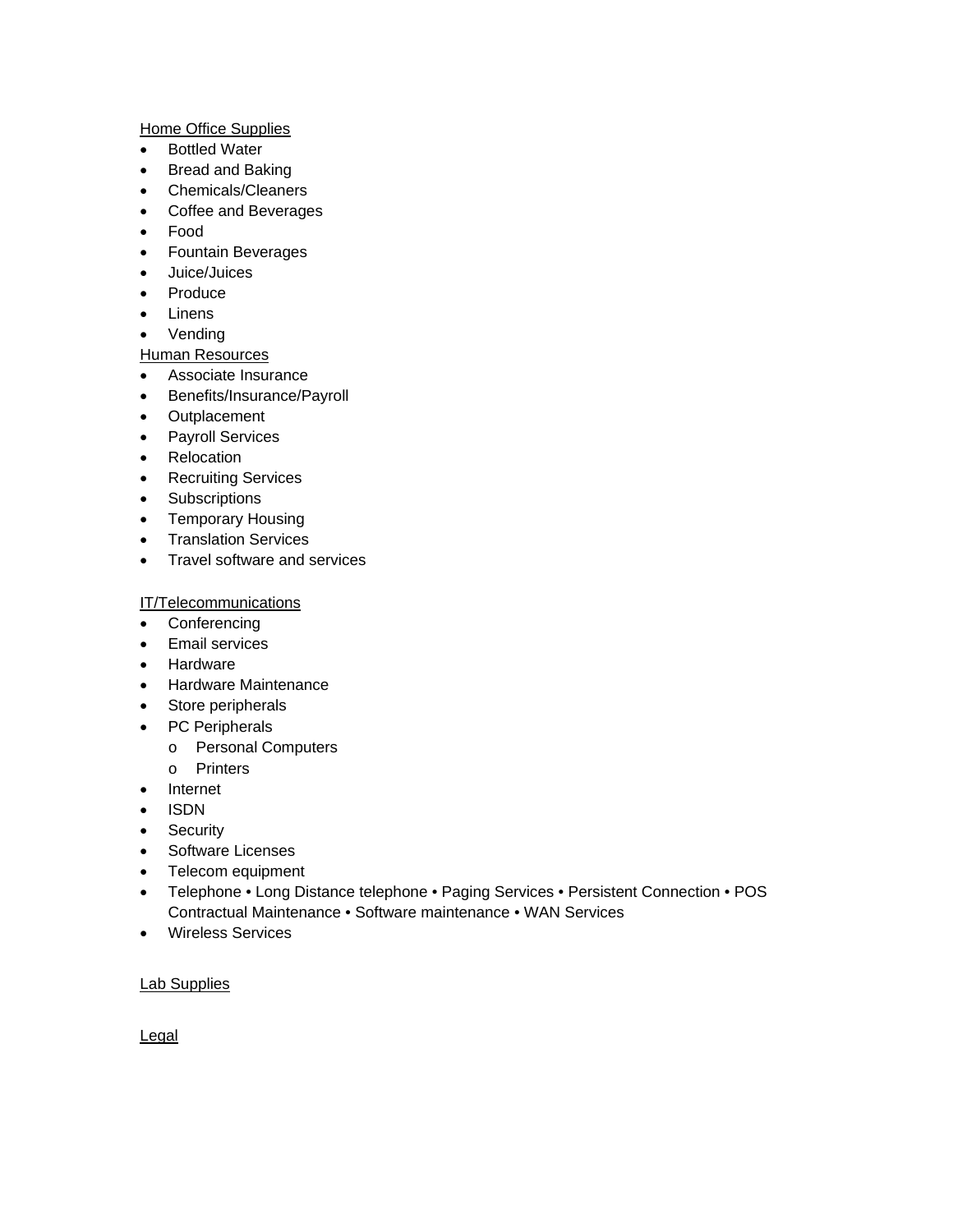# Manufacturing Components

- Bottles
- Caps
- Glass
- Labels
- Plastic Accessories
- Pumps
- Raw Ingredients
- Tubes
- Plastic
- Oils

# **Marketing**

- Audio Visual/Video Production
- Ad Agency
	- o Outdoor
		- o Media/TV
- Artist/Graphic Designer
- Creative Services
- **•** CRM Services
- Digital Asset Management
- Hair & Makeup
- Internet Marketing Development
- Marketing Consulting
- Meetings & Events
- Mobile Marketing
- Models
- Paper Reprographics
	- o Large format
- Photographer
- PR Consulting
- Print
- o Digital Print Direct Mail Large Format Offset Point of Sale 40" Pre-Press
- o Silk Screen Large Format
- o Tags
- Promotional Items/Premiums
- Props and Sets
- **•** Stylist
- Trade Show Service Provider